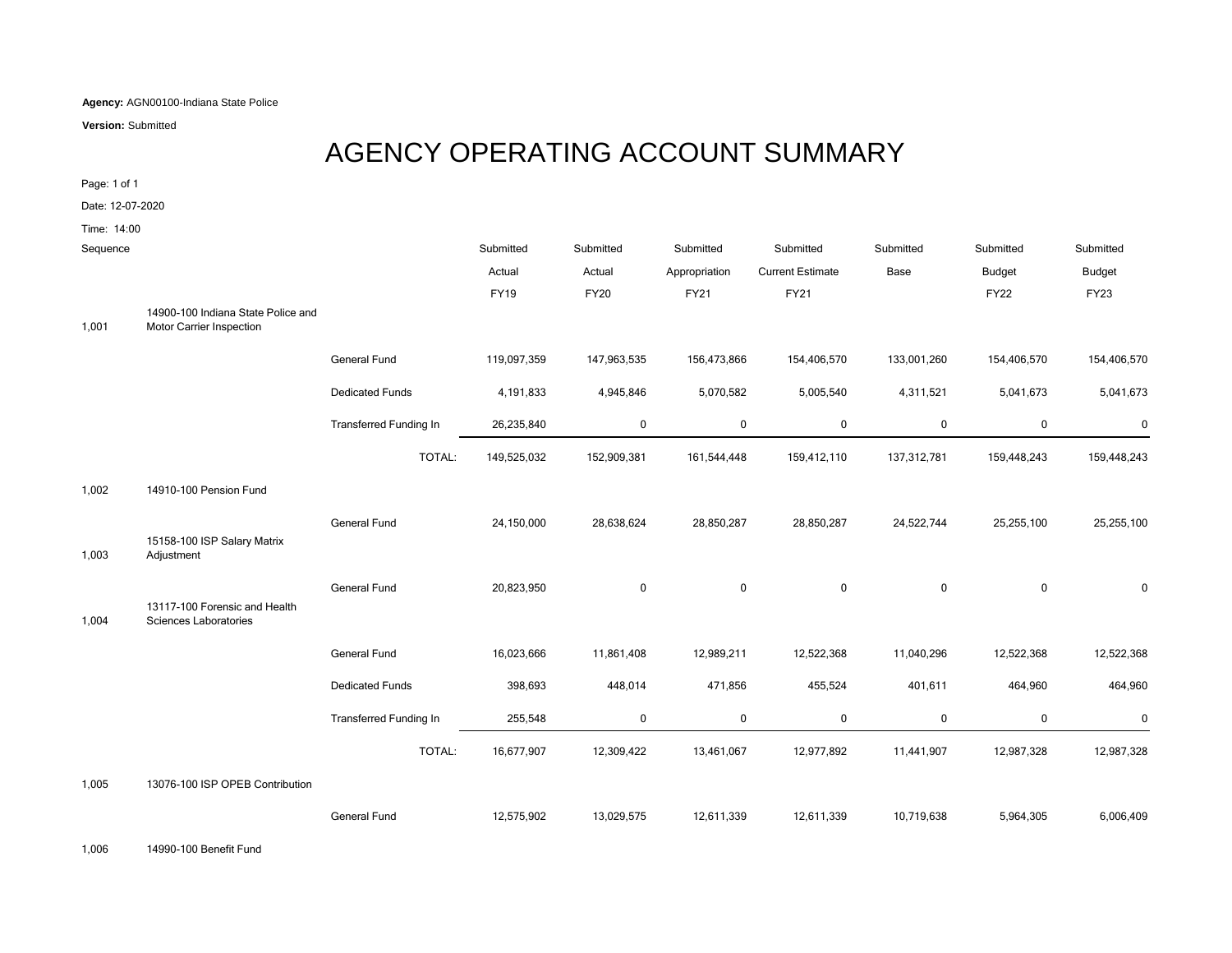|       |                                                               | General Fund                  | 5,595,799           | 4,183,360  | 5,400,000   | 5,400,000   | 4,590,000   | 6,000,000      | 6,000,000    |
|-------|---------------------------------------------------------------|-------------------------------|---------------------|------------|-------------|-------------|-------------|----------------|--------------|
| 1,007 | 14920-100 Supplemental Pension                                |                               |                     |            |             |             |             |                |              |
|       |                                                               | General Fund                  | 3,125,000           | 5,030,975  | 5,450,000   | 5,450,000   | 4,632,500   | 5,450,000      | 5,450,000    |
|       |                                                               | <b>Transferred Funding In</b> | 2,325,000           | 87,000     | $\mathbf 0$ | 0           | $\mathbf 0$ | $\mathbf 0$    | $\pmb{0}$    |
|       |                                                               |                               | TOTAL:<br>5,450,000 | 5,117,975  | 5,450,000   | 5,450,000   | 4,632,500   | 5,450,000      | 5,450,000    |
| 1,008 | 10930-100 State Police - Revenue                              |                               |                     |            |             |             |             |                |              |
| 1,009 | 12755-100 Indiana Intelligence<br><b>Fusion Center</b>        | General Fund                  | 4,013,685           | 0          | $\mathbf 0$ | 0           | $\mathbf 0$ | $\pmb{0}$      | $\pmb{0}$    |
| 1,010 | 17027-100 Capitol Police Salary<br>Matrix Adjustment          | General Fund                  | 1,372,938           | 1,012,034  | 1,254,309   | 1,246,649   | 1,066,163   | 1,246,649      | 1,246,649    |
| 1,011 | 17025-100 Motor Carrier Inspector<br>Salary Matrix Adjustment | General Fund                  | 699,798             | 0          | $\mathbf 0$ | $\mathbf 0$ | $\mathbf 0$ | $\mathbf 0$    | 0            |
|       |                                                               | General Fund                  | 500,370             | 0          | $\mathbf 0$ | 0           | $\mathbf 0$ | $\mathbf 0$    | $\pmb{0}$    |
| 1,012 | 16720-100 Enforcement Aid                                     |                               |                     |            |             |             |             |                |              |
|       |                                                               | General Fund                  | 72,518              | 57,680     | 70,342      | 70,342      | 59,791      | 59,791         | 59,791       |
| 1,013 | 99420-100 Body Cameras                                        |                               |                     |            |             |             |             |                |              |
| 1,014 | 73821-100 State Police Health<br>Insurance                    | General Fund                  | $\pmb{0}$           | 0          | $\mathbf 0$ | $\mathbf 0$ | $\mathbf 0$ | $\overline{1}$ | $\mathbf{1}$ |
|       |                                                               | <b>Dedicated Funds</b>        | 10,275,394          | 32,947,952 | 9,587,706   | 32,947,952  | 32,947,952  | 32,947,952     | 32,947,952   |
| 1,015 | 77010-100 Isp 115 Health Trust Fund                           |                               |                     |            |             |             |             |                |              |
|       |                                                               | <b>Dedicated Funds</b>        | 9,291,160           | 4,060,260  | 12,425,212  | 4,060,260   | 4,060,260   | 4,060,260      | 4,060,260    |
|       | 47410-100 Excess Handqun License                              |                               | TOTAL:<br>9,291,160 | 4,060,260  | 12,425,212  | 4,060,260   | 4,060,260   | 4,060,260      | 4,060,260    |

1,016 Fees No Funding Type 0 0 0 0 0 0 0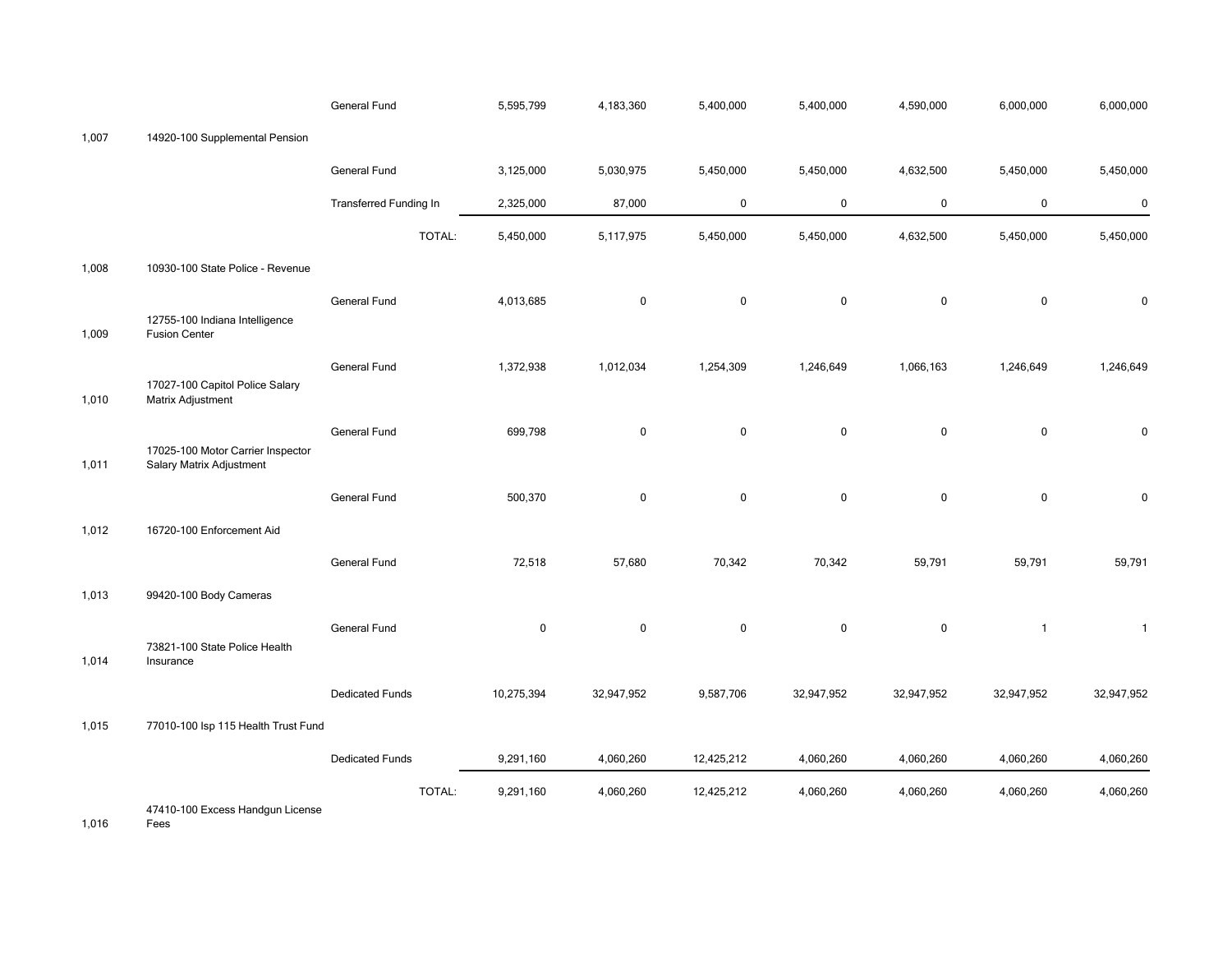|       |                                                     | <b>Dedicated Funds</b> | 1,221,562 | 3,680,971   | 0           | 1,793,703   | $\mathbf 0$ | $\mathbf 0$ | $\mathbf 0$ |
|-------|-----------------------------------------------------|------------------------|-----------|-------------|-------------|-------------|-------------|-------------|-------------|
|       |                                                     | Transferred Funding In | 4,013,685 | 741,000     | $\mathbf 0$ | $\mathbf 0$ | 0           | 0           | $\pmb{0}$   |
|       |                                                     | TOTAL:                 | 5,235,247 | 4,421,971   | $\mathbf 0$ | 1,793,703   | $\mathsf 0$ | $\mathbf 0$ | $\mathbf 0$ |
| 1,017 | 44510-100 Donation Not For Profits                  |                        |           |             |             |             |             |             |             |
|       |                                                     | <b>Dedicated Funds</b> | 3,130,053 | 3,439,597   | 3,161,610   | 3,170,000   | 3,170,000   | 3,170,000   | 3,170,000   |
| 1,018 | 57910-100 DNA Sample Processing                     |                        |           |             |             |             |             |             |             |
|       |                                                     | <b>Dedicated Funds</b> | 1,842,440 | 1,741,445   | 1,776,907   | 1,776,907   | 1,510,371   | 1,776,907   | 1,776,907   |
| 1,019 | 44180-100 Project Income/Grant                      |                        |           |             |             |             |             |             |             |
|       |                                                     | <b>Dedicated Funds</b> | 1,144,995 | 1,407,097   | 584,067     | 815,000     | 815,000     | 815,000     | 815,000     |
| 1,020 | 44470-100 Fingerprint (FBI Print)                   |                        |           |             |             |             |             |             |             |
|       |                                                     | <b>Dedicated Funds</b> | 1,173,777 | 1,206,298   | 1,151,353   | 1,206,000   | 1,206,000   | 1,206,000   | 1,206,000   |
| 1,021 | 48360-100 DNA Sample Processing<br>Fund             |                        |           |             |             |             |             |             |             |
|       |                                                     | <b>Dedicated Funds</b> | 843,516   | $\mathbf 0$ | $\mathbf 0$ | $\mathbf 0$ | $\mathbf 0$ | $\pmb{0}$   | $\mathbf 0$ |
| 1,022 | 32210-100 State Police Training                     |                        |           |             |             |             |             |             |             |
|       |                                                     | <b>Dedicated Funds</b> | 497,011   | 370,457     | 339,857     | 339,857     | 288,878     | 339,857     | 339,857     |
| 1,023 | 32720-100 Odometer Fraud<br>Investigation           |                        |           |             |             |             |             |             |             |
|       |                                                     | <b>Dedicated Funds</b> | 411,540   | 766         | 169,200     | 170,000     | 170,000     | 170,000     | 170,000     |
| 1,024 | 17380-100 Insurance Recovery                        |                        |           |             |             |             |             |             |             |
|       |                                                     | <b>Dedicated Funds</b> | 248,672   | 282,442     | 238,556     | 280,000     | 280,000     | 280,000     | 280,000     |
| 1,025 | 71671-100 ISP Aviation Rotary Fund                  |                        |           |             |             |             |             |             |             |
|       |                                                     | <b>Dedicated Funds</b> | 260,489   | 178,434     | $\mathbf 0$ | 75,000      | 75,000      | 75,000      | 75,000      |
| 1,026 | 48450-100 ISP Youth Education,<br>Museum & Memorial |                        |           |             |             |             |             |             |             |
|       |                                                     | <b>Dedicated Funds</b> | 254,873   | 204,172     | 250,087     | 185,200     | 185,200     | 185,200     | 185,200     |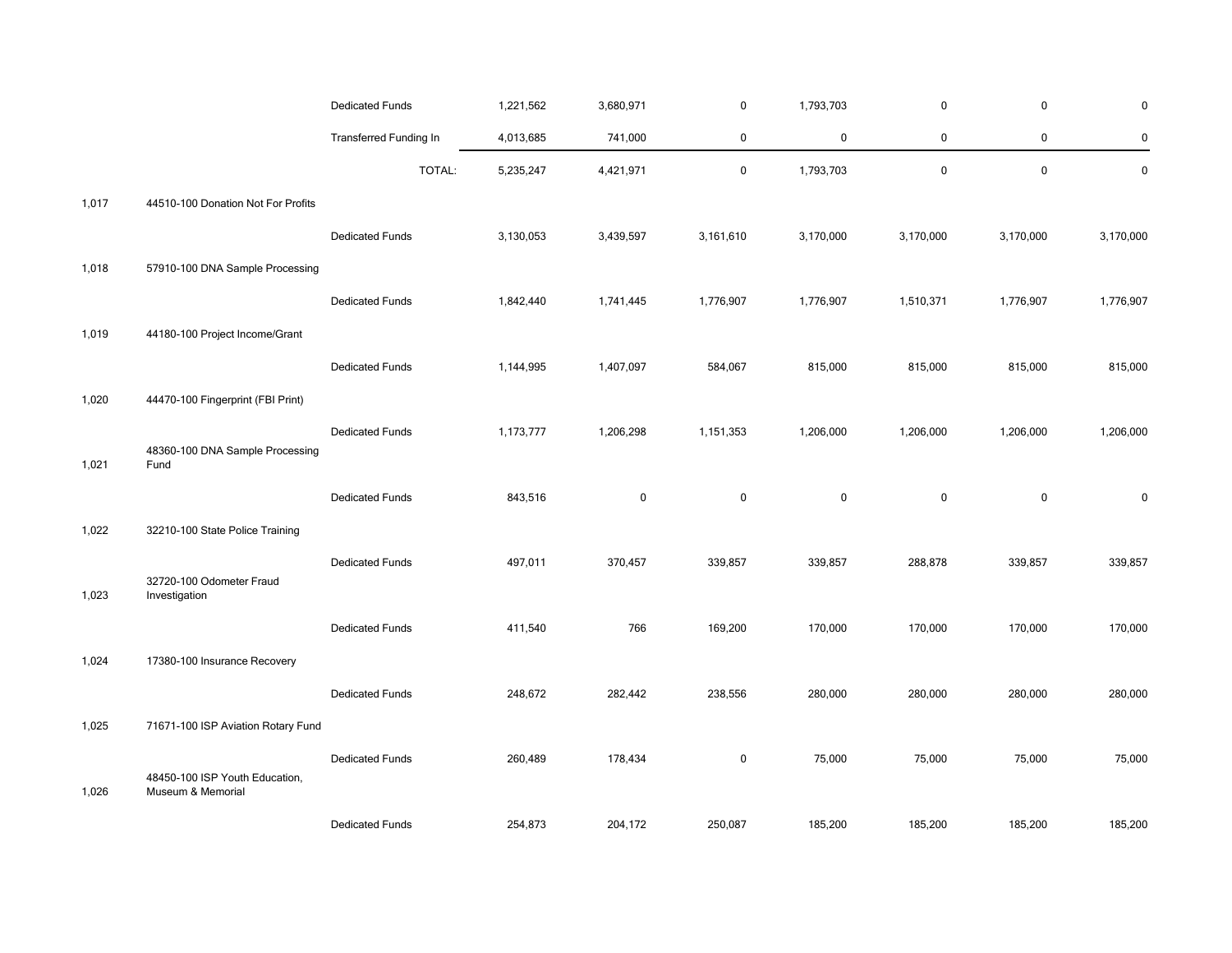| 1,027 | 44860-100 US Attorney General<br>Forfeited |                               |             |              |             |            |            |             |            |
|-------|--------------------------------------------|-------------------------------|-------------|--------------|-------------|------------|------------|-------------|------------|
|       |                                            | <b>Dedicated Funds</b>        | 217,111     | 24,798       | 207,300     | 47,845     | 47,845     | 47,845      | 47,845     |
| 1,028 | 33210-100 Drug Interdiction                |                               |             |              |             |            |            |             |            |
|       |                                            | <b>Dedicated Funds</b>        | 208,549     | 199,639      | 202,249     | 202,249    | 171,912    | 202,249     | 202,249    |
| 1,029 | 76010-100 State Police 401h                |                               |             |              |             |            |            |             |            |
|       |                                            | <b>Dedicated Funds</b>        | 15,422      | 9,530        | 7,578       | 9,530      | 9,530      | 9,530       | 9,530      |
| 1,030 | 38110-100 Accident Reporting               |                               |             |              |             |            |            |             |            |
|       |                                            | <b>Dedicated Funds</b>        | 5,000       | $\mathsf{O}$ | 4,850       | 4,850      | 4,122      | 4,122       | 4,122      |
| 1,031 | 60810-100 ISP DOT Fund                     |                               |             |              |             |            |            |             |            |
|       |                                            | Federal Funds                 | 9,107,591   | 8,630,434    | 7,209,614   | 8,504,047  | 8,504,047  | 8,504,047   | 8,504,047  |
|       |                                            | Transferred Funding In        | 1,428,113   | 800,751      | 3,104,461   | 2,468,068  | 2,468,068  | 2,468,068   | 2,468,068  |
|       |                                            | TOTAL:                        | 10,535,704  | 9,431,185    | 10,314,075  | 10,972,115 | 10,972,115 | 10,972,115  | 10,972,115 |
| 1,032 | 60800-100 ISP DOJ Fund                     |                               |             |              |             |            |            |             |            |
|       |                                            | Federal Funds                 | 3,295,890   | 6,757,453    | 2,613,848   | 2,062,072  | 2,062,072  | 2,062,072   | 2,062,072  |
|       |                                            | Transferred Funding In        | 401,078     | 550,508      | 1,439,798   | 2,102,844  | 2,102,844  | 2,102,844   | 2,102,844  |
|       |                                            | TOTAL:                        | 3,696,968   | 7,307,961    | 4,053,646   | 4,164,916  | 4,164,916  | 4,164,916   | 4,164,916  |
| 1,033 | 60820-100 ISP DHS Fund                     |                               |             |              |             |            |            |             |            |
|       |                                            | Federal Funds                 | 535,712     | 821,530      | $\mathbf 0$ | 336,666    | 336,666    | 336,666     | 336,666    |
|       |                                            | <b>Transferred Funding In</b> | $\mathbf 0$ | 157,500      | 201,500     | $\pmb{0}$  | $\pmb{0}$  | $\mathbf 0$ | $\pmb{0}$  |
|       |                                            | TOTAL:                        | 535,712     | 979,030      | 201,500     | 336,666    | 336,666    | 336,666     | 336,666    |
| 1,034 | 60830-100 ISP DHHS Fund                    |                               |             |              |             |            |            |             |            |
|       |                                            | Federal Funds                 | 39,996      | $\mathbf 0$  | $\mathbf 0$ | 0          | 0          | $\pmb{0}$   | 0          |